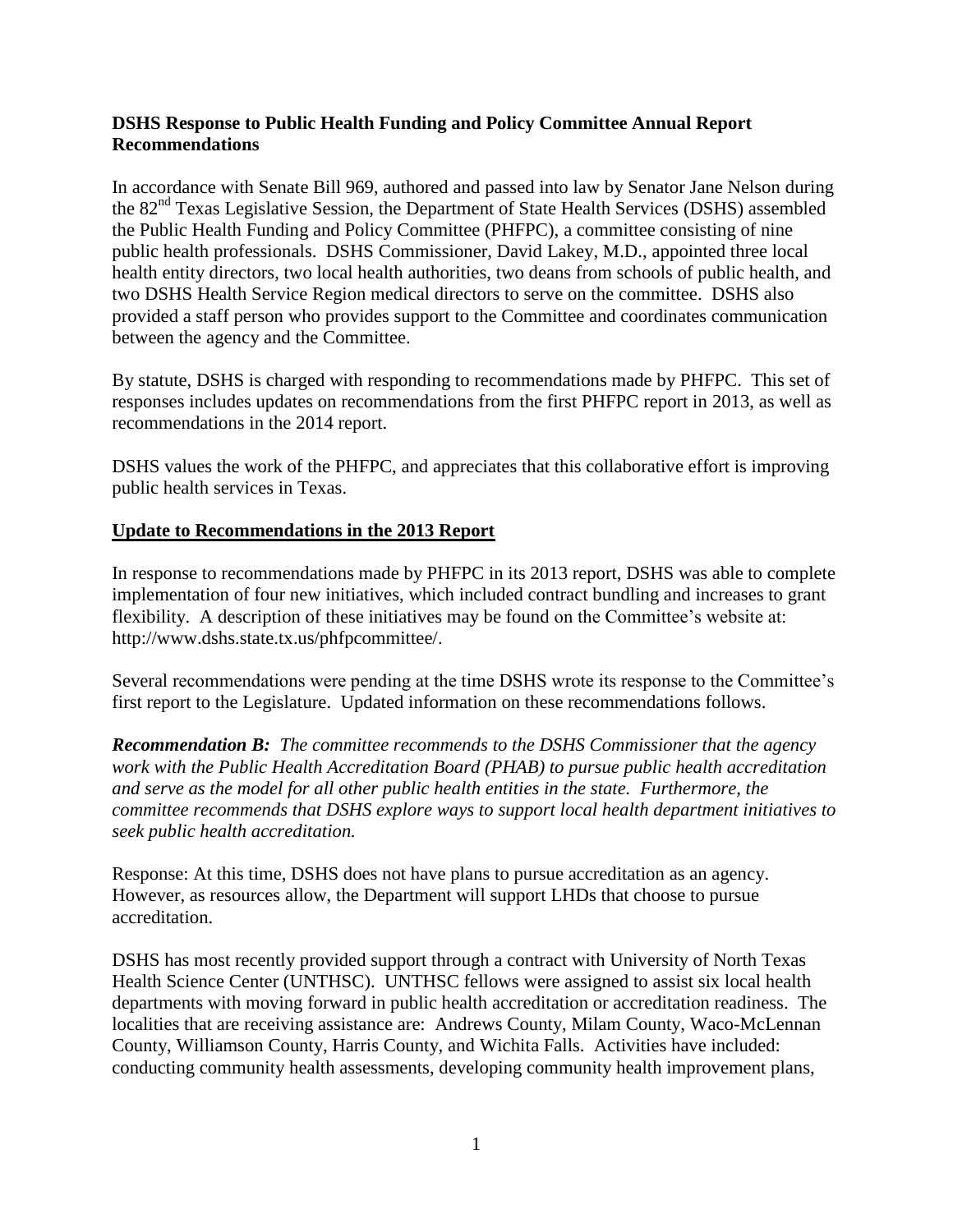preparing strategic plans, and submitting information to the PHAB. Work through this contract will be completed by September 30, 2014.

*Recommendation D (1): The committee recommends to the DSHS Commissioner that the agency charge the Public Health Consortium, consisting of the Schools of Public Health and Central DSHS administration, to develop a plan to identify and address workforce needs.* 

Response: DSHS is engaged in several efforts to define workforce needs and determine how workforce shortages may be reduced in Texas.

The State Health Coordinating Council (SHCC) is in the process of developing an "Update to the State Health Plan," which will be complete in November 2014. This effort will include workforce issues related to mental health providers and primary care providers, including midlevel practitioners. The SHCC website contains more information and can be accessed at: http://www.dshs.state.tx.us/chs/shcc/.

In addition, the Health Professions Resources Center (HPRC) and Texas Center for Nursing Workforce Studies at the Department of State Health Services are currently working with a geographic information system (GIS) to develop improved workforce and accessibility mapping models to develop Texas-specific supply and demand models for various health professions. The initial work will focus on physicians, nurses, and psychiatrists.

The HPRC has also begun work on a physician trends and demographics report and briefs for other health profession. These products will all seek to engage workforce issues, while presenting current and trend data.

The Committee's recommendation specifies that DSHS should work with the Public Health Consortium to focus on workforce needs. The Consortium has been inactive for several years due to resource constraints. DSHS will evaluate its ability to reestablish Consortium's activity, and will keep the Committee abreast of developments in that area. Additionally, DSHS will work with the Committee to better identify the Committee's specific concerns and whether current Department efforts might be tailored to address them.

*Recommendation D(2): The committee recommends to the DSHS Commissioner that DSHS provide adequate resources and commit to meeting its statutory requirement for annual Local Health Authority (LHA) Continuing Medical Education (CME), and work with the committee to study, draft, and vet language to clarify the LHA's role.*

Response: In 2012, a statewide LHA survey was conducted. Following this survey, DSHS initiated a project to create a sustainable statewide system of ongoing education and training for LHAs throughout Texas. The project has a target completion date of December 2014, and will include training via online modules, webinars, and LHA workshops for CME credits. DSHS is coordinating with stakeholders, subject matter experts, and professional associations to implement the project. The relevance and usefulness of offered training opportunities will be evaluated through ongoing surveys of LHAs, and DSHS will keep the Committee informed of the project's progress.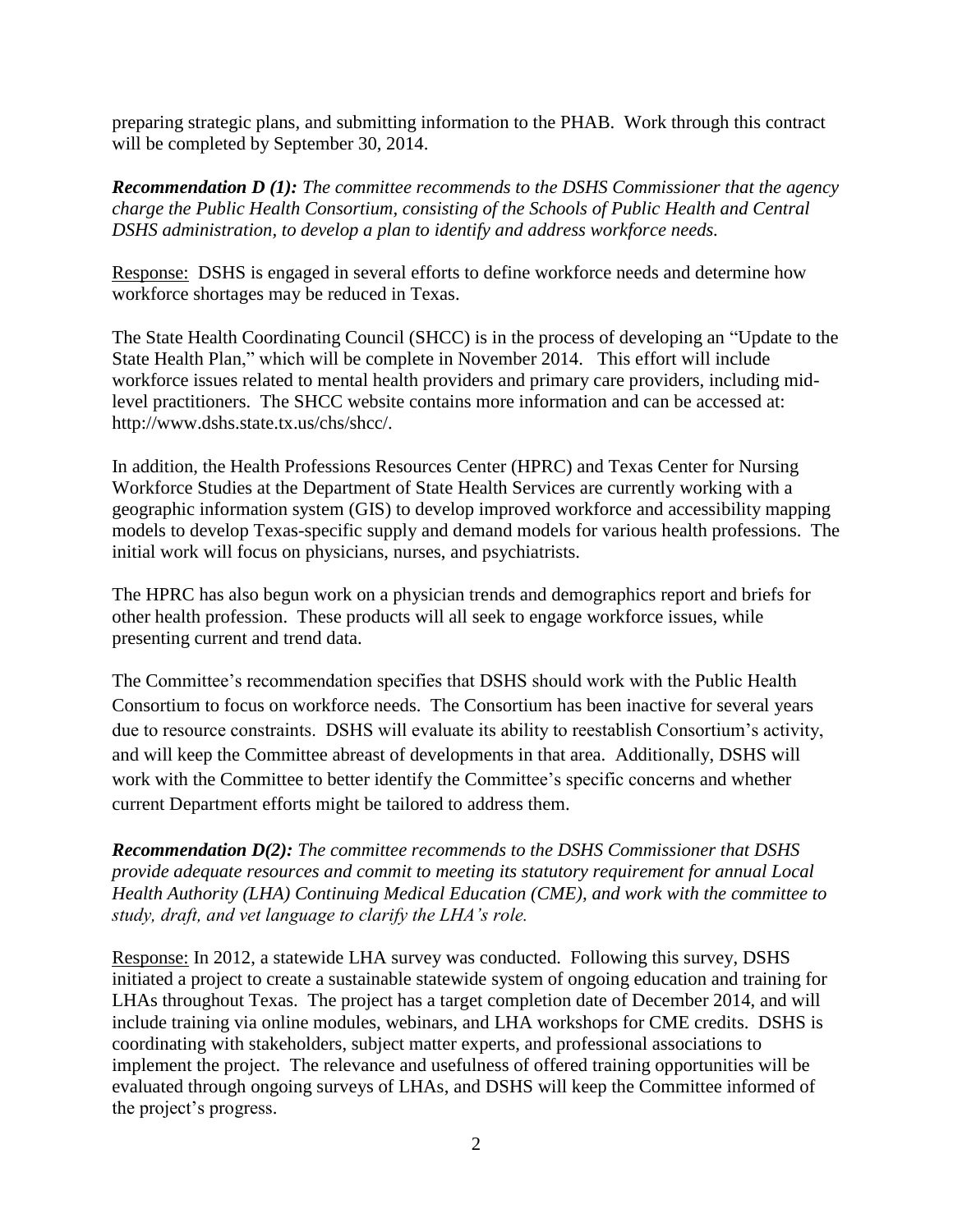*Recommendation E (1): The committee recommends to the DSHS Commissioner that the agency seek adequate funding for the DSHS Division for Regulatory Services, Environmental and Consumer Safety Section, to ensure environmental programs function at full capacity throughout the State, or consider options for local health departments to perform regulatory duties on behalf of DSHS and retain adequate revenue collected from these activities.*

Response: In the 83rd Legislative Session, DSHS received appropriations that allowed the addition of two full time regional sanitarians. In the event of emerging activities, they will serve as inspectors in the field. They will also review inspections and carry out administrative duties. Addition of these sanitarians improves quality and increases public health regulatory functions from previous levels.

*Recommendation E(2): The committee recommends to the DSHS Commissioner that the agency enhance resource supporting the Infectious Disease Prevention program's capacity to identify and treat persons with active and latent Tuberculosis (TB) infection*.

Response: The Legislature appropriated an additional \$3 million in funding to DSHS for the implementation of quicker, more accurate TB testing in priority scenarios. Recommendations from the TB Expert Panel state that Interferon-Gamma Release Assays (IGRAs) serve as the standard screening tool to identify TB infection or disease. IGRA replaces the tuberculin skin test as the standard screening tool to identify TB in Texas. This new tool increases DSHS' ability to fulfill its TB prevention and control functions.

In accordance with previous PHFPC recommendations, Fiscal Year 2014 TB contracts with local health departments are based on funding formula changes as recommended by the TB Funding Formula Workgroup and endorsed by the PHFPC.

*Recommendation E (3): The committee recommends to the DSHS Commissioner that the agency propose the use of 1115A funds to implement a TB strategy focusing on regional populationbased activities.*

Response: DSHS has received approval from the Centers for Medicare and Medicaid Services (CMS) to implement a multi-year project in 20 south-central counties, 3 of which are on the Border. This project is covered by Medicaid Texas Transformation Waiver funds at about \$12.5 million over the next three years. This project is currently being rolled out, and will:

- target high risk populations,
- increase identification of latent TB infection cases,
- include provider education on treatment, and
- increase percentage of latent TB infection treatment completion.

*Recommendation E (4): The committee recommends to the DSHS Commissioner that the agency seek resources to restore adult safety-net and Texas Vaccine for Children (TVFC) vaccines.*

Response: Due to increased funding from the Texas Legislature during the 83<sup>rd</sup> Legislature, the Adult Safety Net Program formula was expanded to include Pneumococcal Polysaccharide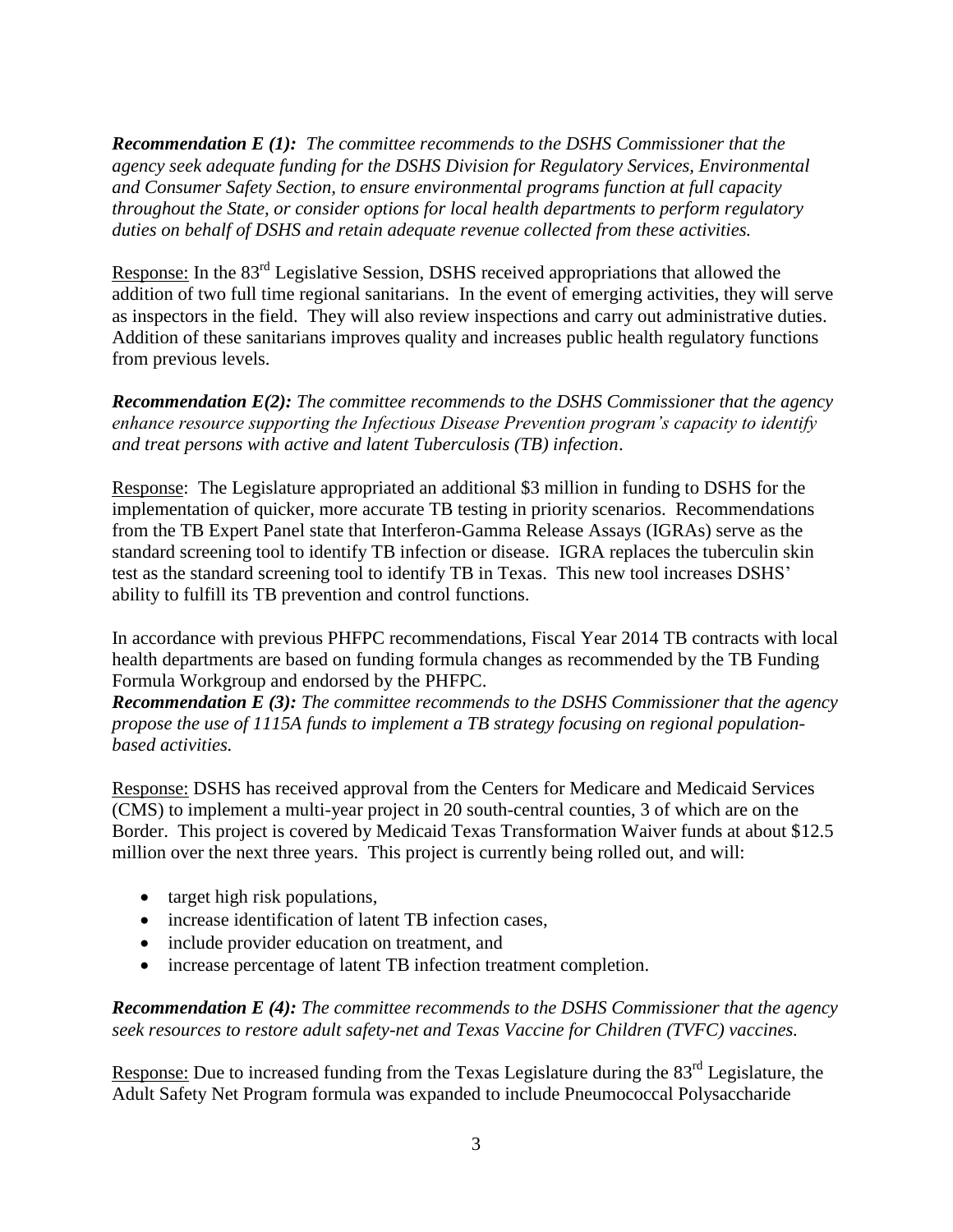Vaccine, Human Papillomavirus (HPV) Vaccine, Hepatitis A and Hepatitis B combination vaccine, and Hepatitis A Vaccine. The Legislature's funding provides \$17.9 million over the course of the 2014-2015 biennium, and enables greater vaccine access for uninsured adults in Texas.

*Recommendation E(5): The committee recommends to the DSHS Commissioner that the agency support and promote simplified credentialing for local health departments with Children's Health Insurance Program (CHIP), Medicaid and private insurance companies.* 

Response: National credentialing standards are used by private and public health insurance plans for provider enrollment. The Health and Human Services has jurisdiction over CHIP and Medicaid, and private insurance credentialing decisions are made by individual health plans. As such, credentialing issues are outside DSHS jurisdiction. However, DSHS can help facilitate meetings between local health department advocates, representatives from the health plans, and from the Health and Human Services Commission. Before that can occur, more information is needed from the PHFPC or local health department advocates about specific problems, requirements, and laws that are forestalling attempts to become credentialed. DSHS will communicate with the PHFPC and identify what additional information is needed.

*Recommendation F: The committee recommends to the DSHS Commissioner that Texas' response to Health Care Reform and state Medicaid planning continue to include deliberate provisions for public health agencies to provide preventive and population-based public health services.*

Response: Action related to this recommendation is subject to legislative action, and outside DSHS' direct purview. DSHS regularly works with the Health and Human Services Commission in the use of public health strategies in Medicaid to reduce costs. DSHS will continue to monitor state and federal decisions, and provide public health education and data requested by policymakers.

# **Responses to Recommendations in the 2014 PHFPC Report**

The Committee's second annual report includes five recommendations for DSHS, and DSHS has prepared responses for each recommendation. The Department has implemented two of the recommendations this fiscal year. Some of the remaining recommendations require further analysis and consideration; others would need legislative action. DSHS will continue to work on these issues, and will provide support and assistance to the Committee as it fulfills its mission to evaluate public health and recommend public health priorities in Texas.

*Recommendation A(1): The Committee recommends to the DSHS Commissioner that the Tuberculosis (TB) Program be encouraged to work with the local health departments to implement in their contracts PHAB Model Standards and Measures.*

Response: DSHS agreed with this recommendation. The TB program worked with the director of the Andrews County Health Department and the DSHS Division for Disease Control and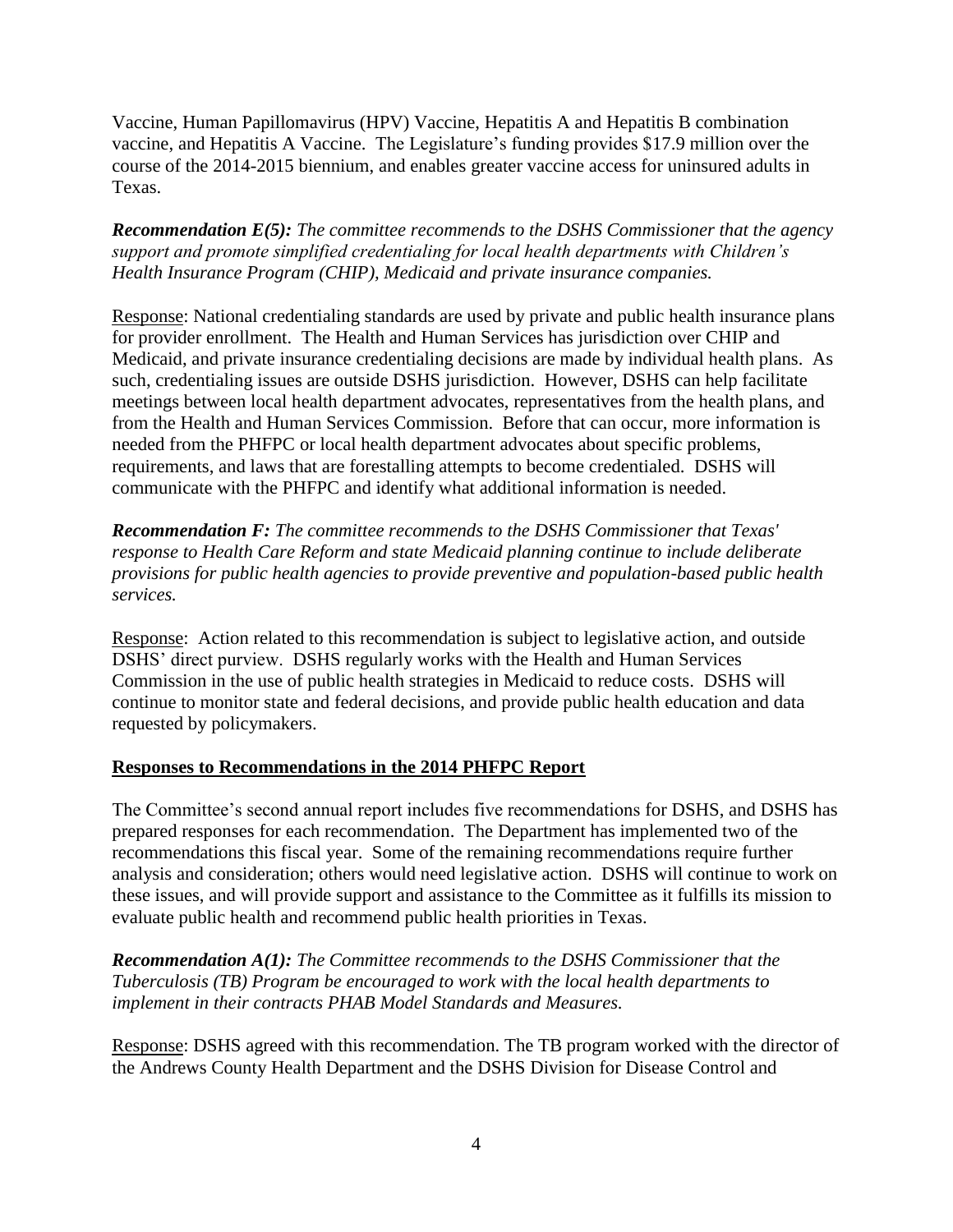Prevention's Contract Management Unit to incorporate PHAB Model Standards and Measures into the appropriate contracts.

Status: Completed on June 15, 2013.

*Recommendation A(2): The Committee recommends to the DSHS Commissioner that the TB Program support efforts to recognize the work inherent to handling and tracking the LTBI cases.*

Response: DSHS agreed with this recommendation. The TB Funding Formula Workgroup has included a plan for contractors to track latent Tuberculosis infection (LTBI) cases and report them so that they may be taken into account in near future.

Status: Completed on September 1, 2013.

*Recommendation B: The Committee recommends to the DSHS Commissioner that the agency work with the Committee to inform and educate third party payors about local health departments in order to eliminate barriers to entering into contracts with them for billing purposes.* 

Response: DSHS does not have a direct role in this issue. However, the Department will work with the Committee to understand what problems LHDs are currently experiencing when they approach third party payors for provider enrollment. With more information, DSHS can facilitate initial conversations between local health department representatives and public and private health plans.

### Status: Ongoing.

*Recommendation C: The Committee recommends to the DSHS Commissioner that the agency work with the Committee to give greater definition to the scope and duties of the syndromic surveillance governance council; determine appropriate applications, such as RODS, BioSense, ESSENCE, to use within the statewide network; provide formal assessment of the current syndromic surveillance network infrastructure and recommendations to integrate the current infrastructure into the developing statewide network; determine optimal number of hubs required; and develop standard operating procedures for data collection, ownership, due diligence of investigational methods, and transfer of data to corresponding local health departments (LHDs)/DSHS Health Services Regions (HSRs).*

Response: DSHS agrees with this recommendation. DSHS has initiated a project to incorporate existing infrastructure into a statewide network. This project is in its initial phases, and DSHS will keep the Committee updated on the project's status.

### Status: Ongoing.

*Recommendation D: The Committee recommends to the DSHS Commissioner that the agency work with the Committee to establish a funding formula for the Public Health Emergency Preparedness (PHEP) funds that are allocated to local health departments.*